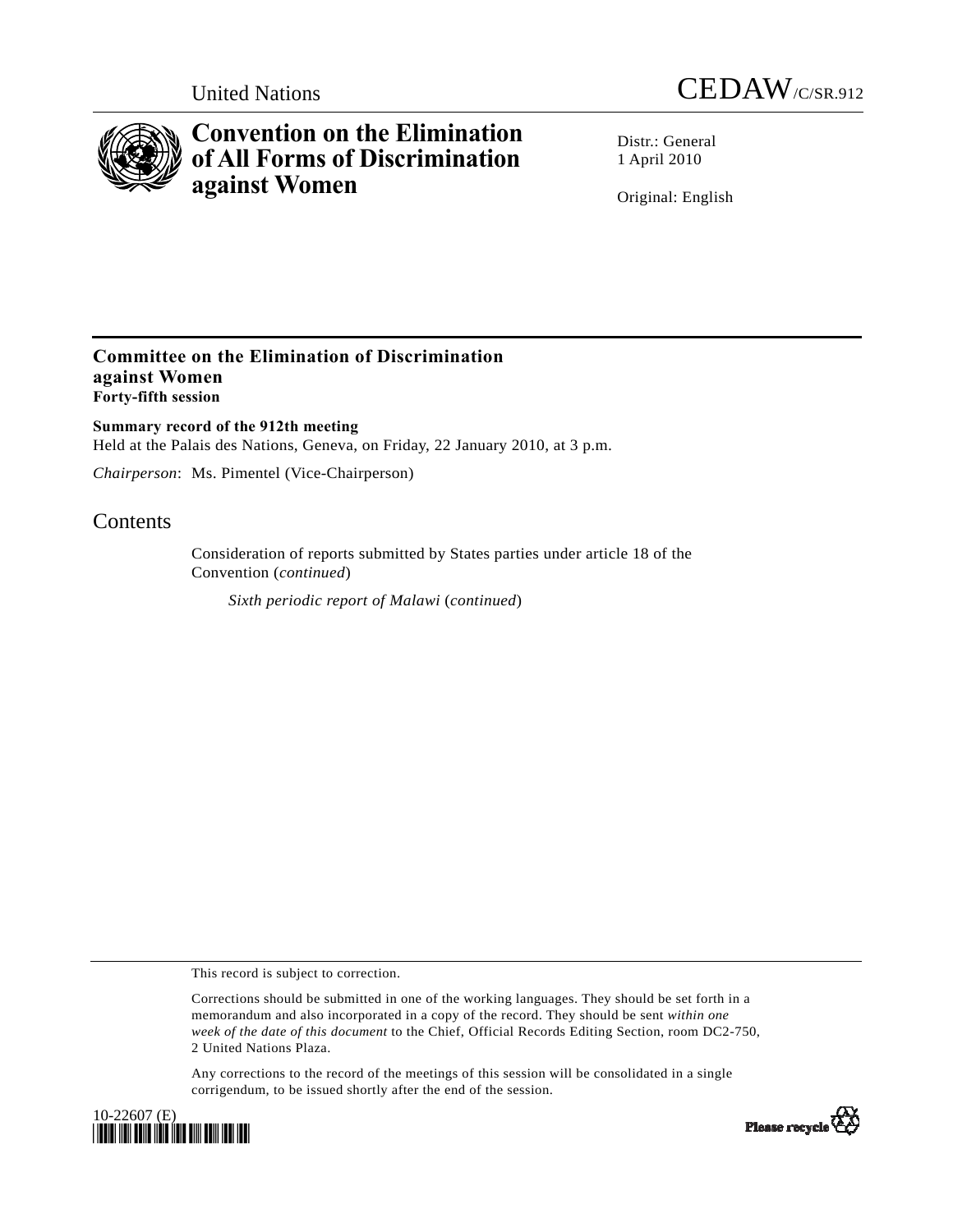*In the absence of Ms. Gabr, Ms. Pimentel, Vice-Chairperson, took the Chair.* 

#### *The meeting was called to order at 3 p.m.*

#### **Consideration of reports submitted by States parties under article 18 of the Convention** (*continued*)

 *Sixth periodic report of Malawi* (*continued*) (CEDAW/C/MWI/6 and CEDAW/C/MWI/Q/6 and Add.1)

1. *At the invitation of the Chairperson, the delegation of Malawi took places at the Committee table*.

*Articles 7 to 9* (*continued*)

2. **Ms. Murillo de la Vega** said that she would like to know whether the 2008 study on the political participation of women, conducted by the Ministry of Gender, Children and Community Development, had yielded any conclusions and whether any measures had been taken on the basis of the data obtained.

3. **Mr. Nyirongo** (Malawi) said that the study had been conducted under the auspices of the Canadian International Development Agency's Gender Equality Support Programme. Its main findings were not yet available.

#### *Articles 10 to 14*

4. **Ms. Bailey**, recalling that the Committee had previously raised a number of concerns about Malawi's compliance with article 10 of the Convention, said that most of the initiatives described by the State party in response to those concerns, especially in the area of primary education, were not targeted at removing the specific obstacles that hindered the enrolment and retention of girls. The Committee would welcome further information on measures taken to address the problems of early and forced marriage; child labour, especially in relation to girls engaged in housework and caregiving; and sexual harassment in schools, for which there should be zero tolerance, especially where teachers were responsible. According to Malawi's sixth periodic report (CEDAW/C/MWI/6), the Ministry of Education was aware that cases of sexual harassment in educational institutions were on the increase; it was therefore difficult to understand why no official statistics had been produced, since any tolerance of such incidents fostered a climate of impunity. While

the Committee welcomed the Ministry's recognition that a comprehensive policy, together with legislation and severe punitive measures, was needed to curb sexual harassment in schools, communities and households, it wished to stress the urgency of enacting appropriate legislation. The State party should clarify whether such initiatives and policies were already under way and what time frame was envisaged for implementing them.

5. More information was also needed on the guidelines being developed to ensure recruitment on an equal basis in public education institutions, including the time frame for their implementation, particularly since the presence of more female teachers could also help curtail sexual harassment in schools. Lastly, the time frame for implementing and monitoring programmes and policies to prevent the early drop-out of girls from primary school should be indicated, since that would enlarge the pool of female students qualified to benefit from secondary and tertiary education. The Government's current 50-50 selection policy for secondary school students was not effective because of the attrition at the primary level.

6. **Ms. Zou** Xiaoqiao said that she would like to know whether the initiatives adopted in response to the challenges faced by women and girls in the area of education had yielded any positive results. Were there any statistics, for example, that pointed to higher enrolment figures or lower drop-out rates as a result of the measures taken? It would also be interesting to know whether any educational campaigns had been conducted to prevent sexual harassment and inform teachers that it was a crime. Lastly, information on any work done to establish a comprehensive programme of vocational education for rural women and girls, as recommended by the Committee in its concluding comments to Malawi's previous report, should be provided.

7. **Ms. Patten** said that it was regrettable that very little information had been provided on implementation of article 11 of the Convention. It would be useful to have a clearer picture of the position of women in the labour market and any steps taken by the Government to address existing discrimination. She requested additional information on specific measures to address cases of employment discrimination on the grounds of pregnancy. Bearing in mind that no law had yet been enacted to combat sexual harassment in the workplace, she would be interested to know what priority the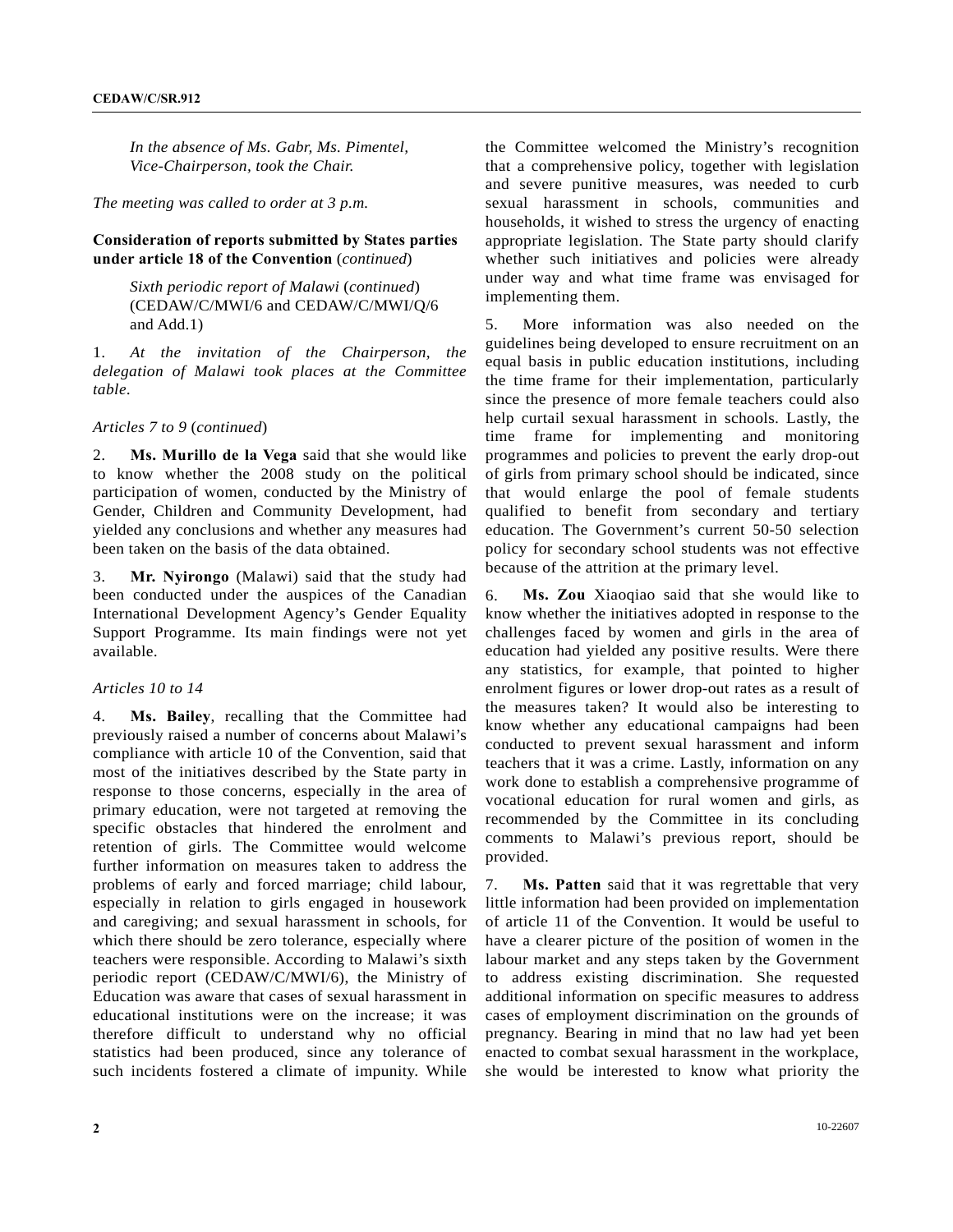Government was giving to that issue, as well as to the adoption of the Gender Equality Statute, and whether, in the meantime, it had developed any workplace policies against gender discrimination in the labour market.

8. Lastly, she would welcome additional information on the large number of women who worked in the informal sector. It would be useful to know how the Government was addressing the legal and social protection of such women and whether it was taking measures to strengthen and promote women's microenterprise and entrepreneurship. More details about women entrepreneurs' access to credit and business services, trade information and technology would also be useful.

9. **Mr. Bruun** said that although the Committee, in its concluding comments on Malawi's previous report, had stressed the importance of detailed information and data about the situation of women in the field of employment, very little statistical information had been included in the sixth periodic report. He would therefore like to know whether any steps had been taken to improve the collection of labour market information. With regard to child labour, he asked what was being done to make employers, such as tobacco farms, responsible for the education of the girls they employed.

10. **Ms. Coker-Appiah** said that she would appreciate further details on how Malawi had been able to achieve a coverage rate of 93 per cent for antenatal care, bearing in mind the problems of poverty and accessibility that limited women's access to health-care services.

11. Noting that traditional birth attendants provided services to 2 per cent of pregnant women, she expressed concern that their role had been redefined to exclude conducting any deliveries, particularly in view of the challenges that still existed in difficult-to-reach areas. Evidence from other African countries facing similar challenges indicated that traditional birth attendants could serve as a key resource to fill the gap in health-care delivery if they were trained to perform deliveries in a hygienic and efficient manner and to recognize complications for early referral to medical facilities. She therefore urged Malawi to reconsider its decision and to train traditional birth attendants to perform necessary services to vulnerable women, particularly in rural areas.

12. While the Committee understood the serious impact of the country's high HIV/AIDS prevalence rate, as described at the previous meeting, it was concerned about the implications of some of the issues raised for women's human rights. On the issue of compulsory testing, she would like to know whether women were given access to free treatment if they were found to be HIV-positive, and whether pregnant women with HIV/AIDS were entitled to free antiretroviral treatment to prevent mother-to-child transmission. Furthermore, it was regrettable that the report had not described how Malawi was addressing certain traditional practices which increased women's vulnerability to HIV infection. More information should be provided in that respect, particularly since research from other countries indicated that relying on the "ABC" strategy (abstinence, be faithful, condom use), without taking into account underlying cultural factors, had proven ineffective in achieving the expected reduction in the HIV/AIDS prevalence rate.

13. **Ms. Arocha Domínguez** said that, although the report announced many health-care programmes, strategies and actions to improve the quality of women's lives, no information had been provided on their effectiveness. The Committee would therefore like to know how the programmes were monitored in order to evaluate progress made. How the efforts of the various public and private agencies that provided health-care services to women were coordinated should also be clarified, in order to ensure that the standards and objectives of health policies were met. In particular, the Committee would appreciate further information on the real extent of health-care coverage in rural areas.

14. Prevention was essential to address such issues as high fertility rates, pregnancies at an early age, unsafe abortions and rising HIV infection rates. She would therefore welcome additional information on the family planning system in Malawi. It would also be helpful to learn whether sex education was provided in schools and whether men and adolescent boys were included in family planning and sex education programmes. The current contraceptive prevalence rate in rural and urban areas, and the accessibility of contraceptive methods in rural areas, should be clarified.

15. **Ms. Rasekh** asked what services were available for women victims of domestic violence and violence in general. In particular, she would like to know whether the public sector and non-governmental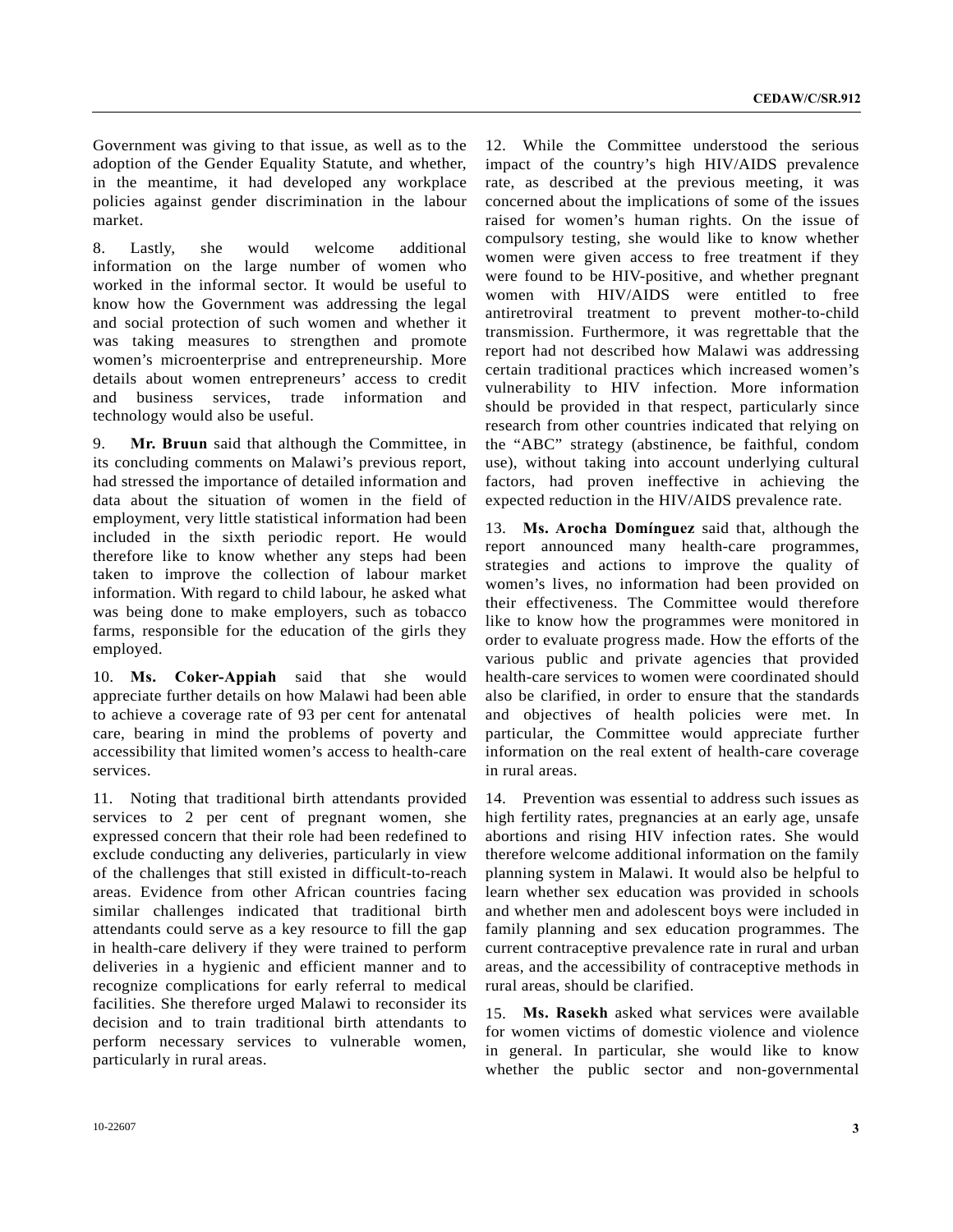organizations offered any psychosocial counselling programmes for women. Noting that the report did not provide any information on women's general health in Malawi, she requested statistical data on access to health-care services by women with such diseases as cancer, especially breast cancer, and diabetes, as well as by women with disabilities. She also asked for clarification of the status of the new provisions on health, especially sexual and reproductive health, that had been proposed by the Gender Commission on the development of the Gender Equality Statute.

16. **Ms. Šimonović**, while she acknowledged the measures that Malawi had taken to address its high maternal mortality rate, said that the issue was closely linked to that of unsafe abortions. She asked whether Malawi would consider changing its legislation, which currently criminalized abortion. If women who wished to terminate their pregnancies were able to go to hospital and seek medical assistance, lives would be saved.

17. **The Chairperson**, speaking in her capacity as an expert, noted that many Malawian women were unable to insist on condom use, for reasons of illiteracy, lack of information, and unequal power relations with men. She asked for recent data on any measures to expand women's education about different contraceptive methods. Additional information on the linkages between maternal mortality and unsafe abortions would also be appreciated.

18. **Ms. Awori** asked for more information on the Microfinance Bill and the proposals it contained. It would also be useful to know what other measures existed to streamline and strengthen the microfinance sector, which provided many women with a way out of poverty. In particular, the Committee would appreciate more information on how the Malawi Rural Development Fund worked, what impact it had on rural women, and how many women had benefited from it. Lastly, it would be interesting to know how many women were able to access formal credit and what the Government was doing to increase that number.

19. **Ms. Zou** Xiaoqiao said that very little information on the rights of women to obtain benefits and to participate in recreational activities had been provided, and she hoped that more information would be provided in the next report. She also wondered whether specific conditions existed for gaining access to credit and whether the particular difficulties faced

by women in obtaining loans represented a form of indirect discrimination. Had the Government conducted any research in that regard? Lastly, she would appreciate further clarification on how microcredit schemes were being implemented.

20. **Ms. Murillo de la Vega** asked for an explanation of the system of land ownership or management, particularly with regard to the role occupied by women. It was her understanding that, while women worked extremely hard to produce food and maintain their families, their representation in local forums was limited. Details of the Malawi Rural Development Fund budget for rural women should also be provided.

21. Noting that matrimonial practices in rural areas were very traditional, often involving early arranged marriages and domestic violence, she would like to know whether the Government was seeking to change attitudes by obtaining convictions in a court of law rather than simply working with the perpetrators to change their behaviour. Lastly, she would appreciate hearing the delegation's opinion as to the influence of Christian religious tradition on contraceptive use and HIV prevention efforts.

22. **Ms. Ara Begum** asked whether Malawi had established an integrated and sustainable rural development plan that included rural women in decision-making processes, in order to ensure that they had full access to justice, education, health services, credit facilities and land ownership. She would also like to know whether women formed part of the local administration in rural areas and whether the Government provided any financial benefits for the many rural women, including older women, who were engaged in caregiving for family members and were therefore unable to work outside the home. Furthermore, she wondered what protection was available to rural women, particularly widows, who faced allegations of witchcraft. How was prompt action taken to avoid mob trials, especially in remote villages, and did such women have access to shelters?

23. She would like to know whether the policy on the elderly being developed by the Ministry of Persons with Disabilities and the Elderly would cover such issues as the health and employment of elderly women, their protection from violence and elder abuse, and the availability of shelters. Lastly, in view of the increase in rural-to-urban migration, it would be helpful to learn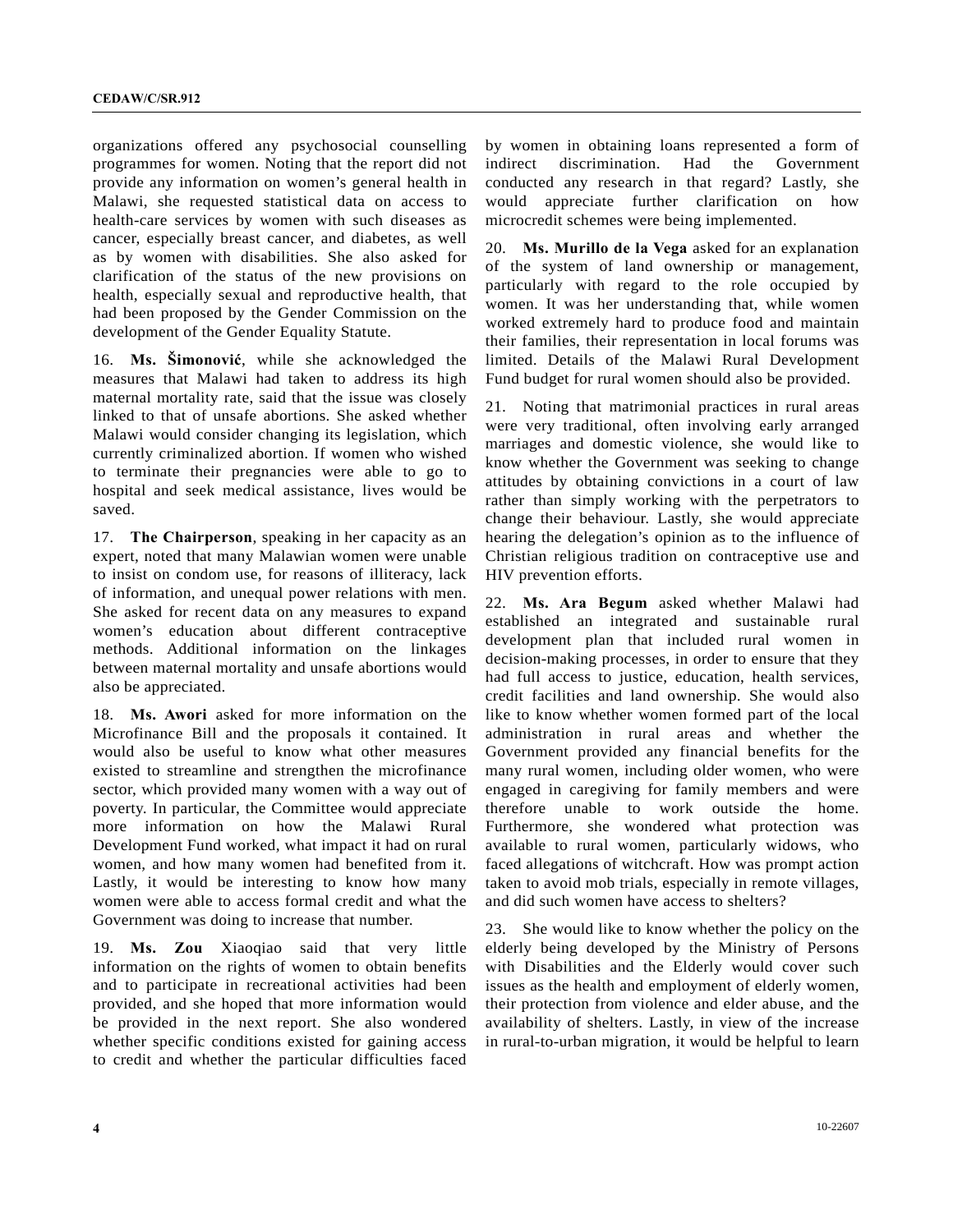whether the Government had a policy to ensure safe migration and combat trafficking.

24. **Ms. Chikankheni** (Malawi) said that the Small and Medium-sized Enterprises section of the Ministry of Industry, Trade and Private Sector Development oversaw the provision of credit to small and medium enterprises through microfinance institutions. Although that sector had undergone significant growth, women still had problems in accessing credit, because of the need for collateral and the higher interest rates charged by microfinance institutions relative to other banking institutions. The Ministry of Finance had therefore established a department to regulate microfinance institutions and ensure that the interest rates they charged were not significantly higher than those available in the commercial banking system, which was expected to improve access to microfinance. To address the collateral problem, the Government was encouraging group-based microfinance, where peer pressure helped to ensure that loans were repaid.

25. Malawi had taken note of the Committee's comments about the lack of statistical information in its current report, and would provide more detailed statistics in its next report. In particular, the recently developed Malawi gender and development index would provide statistical data on the status of gender equality, allowing progress to be monitored.

26. Turning to the question about the Malawi Rural Development Fund, she explained that the Fund, launched in 2005, was a popular microcredit channel which provided more funding to women than men, owing to its use of group-based microfinance. As a Government-run fund, it did not charge high interest rates or demand collateral but relied solely on the group-based approach. The Government, through the Ministry of Industry, Trade and Private Sector Development and the Ministry of Gender, Children and Community Development, was also promoting the "village banking" model as a means of encouraging people to save. The system had developed quickly and was now present throughout the country.

27. Turning to the issue of women's entitlement to financial benefits, she said that the Government had established a social protection scheme, consisting of direct cash transfers or in-kind transfers; in some cases benefits were provided in exchange for work, while elderly women, who were less productive, and other ultra poor labour constrained households, received

social cash transfers. Almost 10 per cent of the ultra poor in Malawi benefited from such transfers, and although they were not yet available throughout the country, the pilot scheme currently covered a third of all districts. A draft policy on social protection was also to be considered by the Cabinet.

28. **Mr. Chidengu-Gama** (Malawi) said that, in addition to the social protection scheme, vulnerable women and households also benefited from subsidized farm inputs to improve food security.

29. Various programmes, including social mobilization campaigns, had been developed to address the problem of girls dropping out of school owing to early and forced marriages. Initiatives that sought to involve mothers in their children's education, such as the "mother groups" launched in 1994, had also been introduced throughout the country, with the support of a number of stakeholders. Various civil society organizations, with the Government's involvement, were conducting awareness-raising campaigns on the importance of girls' education and special scholarships were available to help female students complete secondary education.

30. Programmes run by non-governmental organizations were addressing the problem of sexual harassment in schools by empowering girls to speak openly about gender-based violence. Teachers also had a code of conduct to address that issue. When a case of gender-based violence was reported, both the perpetrator and the victim were counselled if both were students; however, where the perpetrator was a teacher, he or she would in most cases be suspended pending an investigation. The Government had developed a teacher recruitment and employment policy that sought to increase the number of female teachers in rural areas to 50 per cent. It was also working to expand the capacity of teacher training colleges, with the support of its partners, since that was currently a limiting factor.

31. One of Malawi's partners had conducted a study, in 2004, on the issue of sexual harassment in the workplace; its findings had been circulated to human resource managers in the public and private sector. Companies were being encouraged to develop workplace policies against sexual harassment, while the question of unionizing workers was also high on the agenda as a means of addressing that and other issues.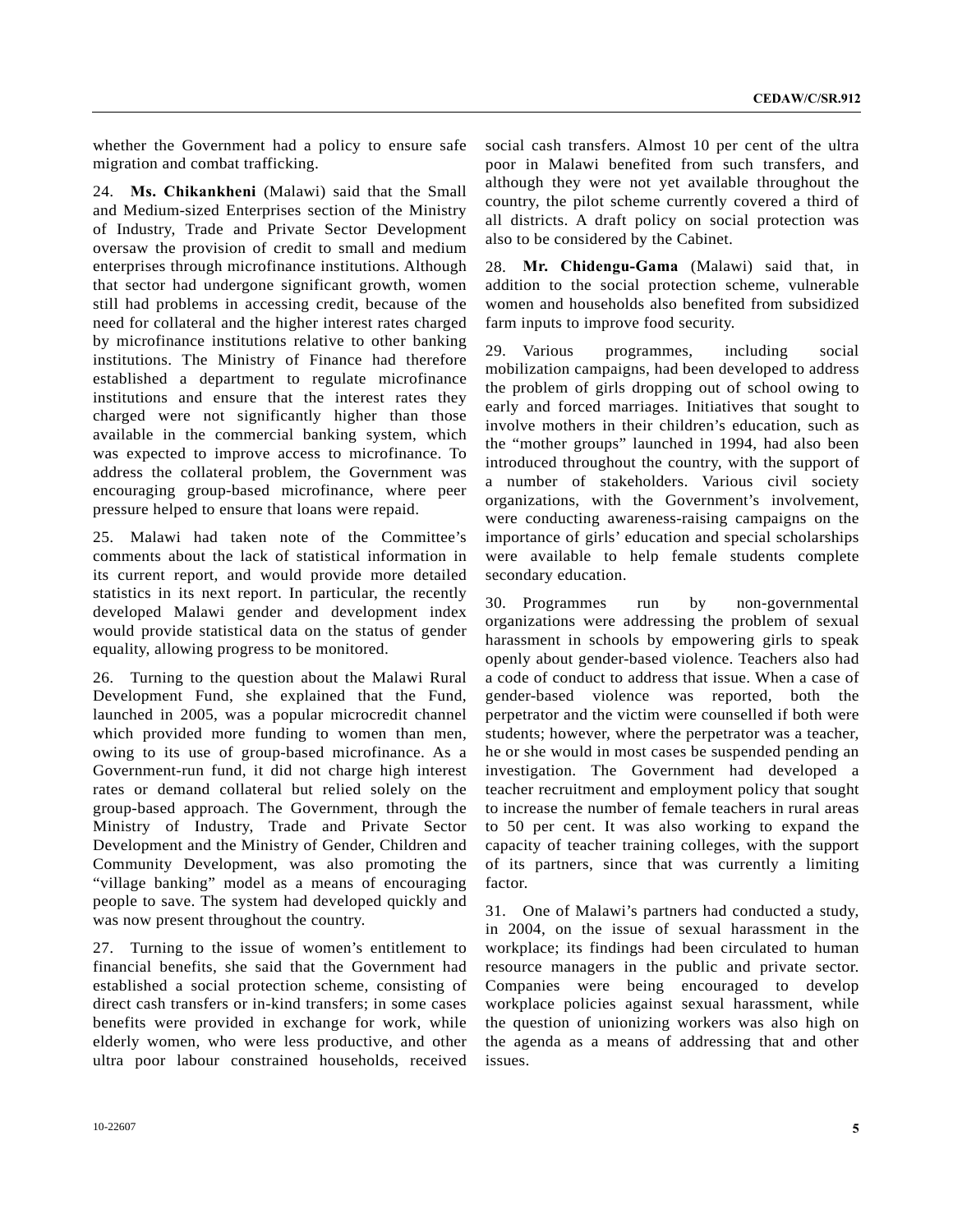32. A number of initiatives existed to assist women victims of violence, including the provision of psychosocial support and counselling services. Rape management guidelines had been developed and victims were provided with post-exposure prophylaxis (PEP) within 72 hours, in order to help prevent HIV infection.

33. Regarding the participation of rural women in local government structures, a number of seats were allocated to special interest groups, including vulnerable women and women with disabilities, so that they could advocate for their needs at the local level. Lastly, on the issue of microcredit, the Ministry of Finance was developing an inclusive finance policy through the Financial Inclusion in Malawi (FIMA) project, which aimed to increase access to financial services by low-income population groups, including vulnerable women, youth and people with disabilities.

34. **Mr. Katengeza** (Malawi) said that the Government was very concerned about the country's high maternal mortality rate, which had risen from 620 per 100,000 live births in 1992 to 1120 in 2000, before improving slightly to 984 in 2004 and 807 in 2006. Unsafe abortions, which usually occurred in a setting where health services were not available, were a major contributing factor to high maternal mortality. Guidelines had been drawn up to ensure that post-abortion care was provided to all women hospitalized with complications following an abortion. Owing to the country's restrictive abortion laws, however, women could not request an abortion in a public health institution. The Government was seeking to address that issue. A strategic assessment of unsafe abortions had already been carried out through the Reproductive Health Unit at the Ministry of Health and the next step was to conduct a clinic/hospital-based study to assess the scale of the problem. Data analysis for that study was under way and the results should be out by March 2010.

35. The distance between public health facilities was generally more than 20 kilometres, although in some cases private hospitals run by the Christian Health Association of Malawi (CHAM) were accessible more easily than the public facilities. In order to address the problem of high maternal mortality, the Ministry of Health had entered into an agreement with CHAM whereby the Government paid for treatment that women could not otherwise afford. Although 93 per cent of women already received antenatal care, the

Government was now advocating a more focused approach, which encouraged women to attend four targeted antenatal care visits during their pregnancy, including one at the end of the first trimester.

36. Some traditional birth attendants were still conducting deliveries. However, in the light of a Ministry of Health assessment showing that most maternal deaths occurred in such circumstances, it had been decided to redefine the role of traditional birth attendants and encourage them to refer pregnant women to a health facility rather than conducting the delivery themselves. Making the change was proving somewhat challenging, however, since those attendants charged their clients for the service provided and therefore had to find an alternative way of sustaining their income. Another approach aimed at reducing maternal mortality, already yielding positive results, was to provide basic emergency obstetric care training for health workers at small health centres, so that they could deal with cases normally treated at a larger hospital.

37. Guidelines developed by the Ministry of Health for the management of victims of sexual assault and rape had been made available at both police victim support units and hospitals to ensure that assistance could be accessed from either facility. Health workers had also been trained to deal with such cases and take specimens where necessary.

38. On the subject of access to health services for cancer treatment, Malawi had developed a cervical cancer programme and was working to raise awareness of the need for screening.

39. In the area of family planning, the contraceptive prevalence rate currently stood at 41 per cent (38 per cent modern methods and 3 per cent traditional methods). The Government aimed to further increase contraceptive use by developing a community-oriented approach to family planning, based on that observed in Madagascar. In that connection, people living in rural villages were being trained as health surveillance assistants to provide contraception, and administer injectable contraceptives, to members of their community.

40. **Mr. Nyirongo** (Malawi), in response to the question about financial support for women caring for HIV/AIDS patients, said that such support would be provided under the proposed HIV/AIDS law. Employed persons would be given eight weeks' paid leave and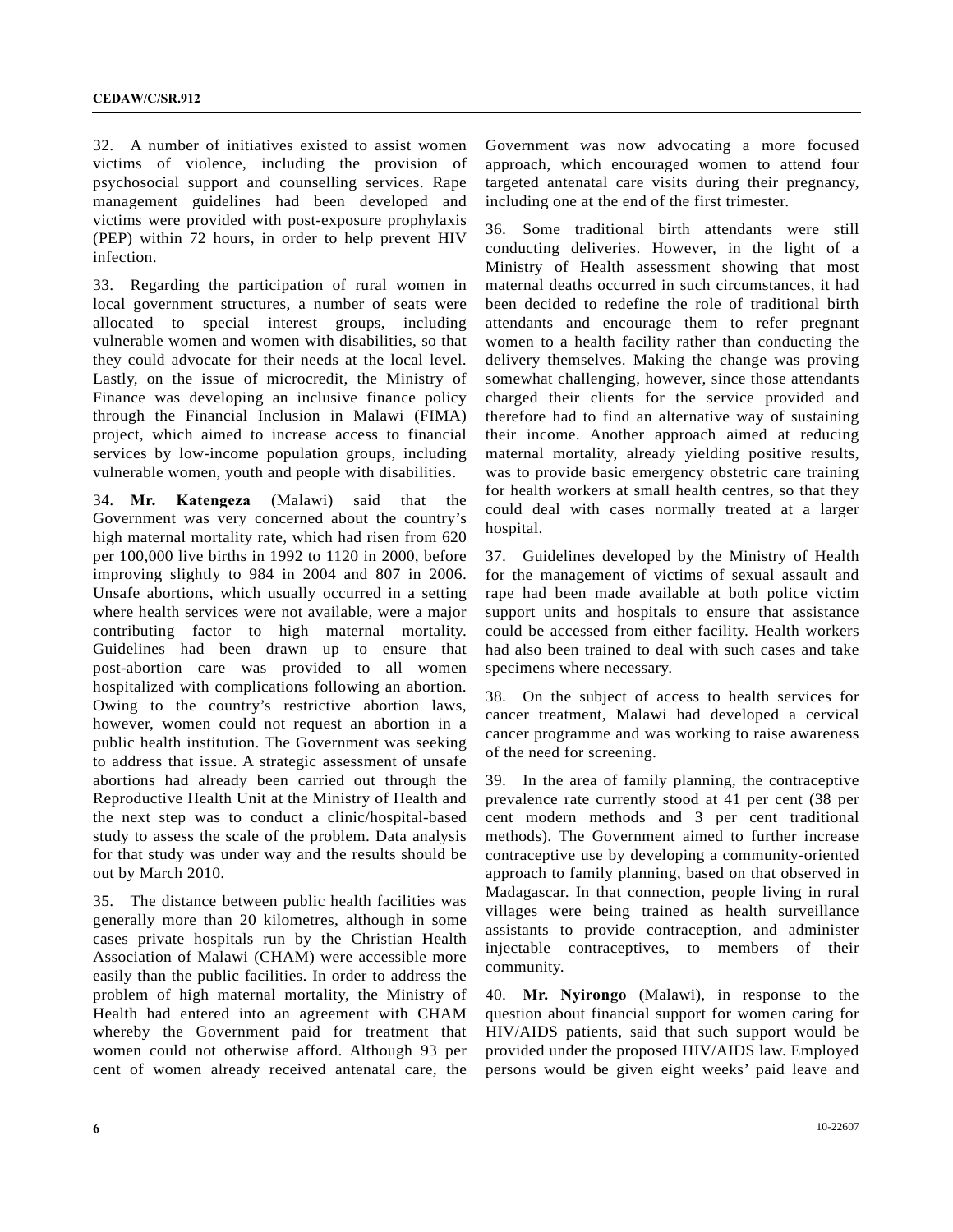four weeks on half pay, followed by unpaid leave, for the purposes of caring for children under the age of 14.

41. With regard to the role of women in land management, the Government proposed to move away from the current land tenure regimes and introduce a system of title holding under which all Malawians would hold land and would be free to acquire or dispose of it as they wished. The Government believed that such a system would also increase access to loans, as the land could be used as collateral.

42. Although a review of the country's abortion legislation had been on the drawing board for 12 years, it had been not been included as part of the review of the Penal Code. In view of all the various traditional, cultural, religious and political interests involved, it had been felt that a specific programme should instead be developed to examine the issue. The National Gender Equality Commission had similarly concluded that the issue warranted separate attention and could not simply be dealt with under the Gender Equality Bill. The legal regime did not completely prohibit abortion under all circumstances. Although the performance of abortions was illegal under sections 149-151 of the Penal Code, section 243 of the same Code provided that a pregnancy could be terminated if the mother's life was in danger.

43. With regard to traditional practices, the question of whether they should be prohibited or merely regulated had been a matter for debate. Certain cultural or religious practices would be prohibited under the proposed HIV/AIDS law and Gender Equality Statute.

#### *Articles 15 and 16*

44. **Mr. Flinterman**, noting that access to the courts was still limited owing to the cost of the legal process, asked whether that had a disproportionately negative impact on women. If so, he would like to know how the Government was planning to help women claim their rights. He would also appreciate more information on the proposed introduction of legal aid. Secondly, he asked for an explanation of measures being taken to help women fully enjoy their right to freedom of movement, which, according to the report, was still restricted by control measures introduced by male counterparts.

45. **Ms. Halperin-Kaddari** said that the report candidly described many regrettable practices and hindrances to women's rights in the area of marriage

and family law. Firstly, she would like to know why the law criminalizing inheritance dispossession had not yet been enforced and why no prosecutors had been appointed to date. In addition, it would be useful to learn whether the land reform process sought to address the differences between patrilineal and matrilineal systems, as well as the three categories of public, private and customary land, since both aspects of the current land tenure system were detrimental to women's rights in the area of inheritance. She sought clarification on the current custody laws, as applicable to all systems of marriage including customary marriage, bearing in mind that, while the Constitution guaranteed equal rights to acquire and retain custody, guardianship and care of children, other sources suggested that women in patrilineal societies traditionally lost custody of their children upon divorce. Noting that the Constitution also granted women the right to fair maintenance on the dissolution of marriage, she asked the delegation to describe the situation in practice, under all systems of marriage.

46. With regard to property rights, other sources indicated that the clause in the Constitution stating that women were entitled, upon divorce, to a fair disposition of property that was held jointly with a husband, had been interpreted by the High Court as making the distribution of property contingent on formal title. The presumption was that an inference of joint ownership of property was not to be made from a mere fact of marriage and that women were therefore not entitled to a share of property if they did not formally own it, even in cases where they had made a non-financial contribution to the household, through the maintenance of property items, housekeeping and childcare. Expressing concern that the Law Commission had not viewed that interpretation as problematic and that the new Family Code did not propose any change in the arrangement, she requested additional information on the matter.

47. The delegation should explain whether married women were still unable to migrate except under the custody of a husband, as described in the previous report, and should also elaborate on the information provided in paragraph 287 of the report, regarding traditional healers who prescribed sexual intercourse with minors.

48. **Mr. Nyirongo** (Malawi) said that the proposed new Family Code aimed to create a unified system of marriage, in accordance with constitutional standards.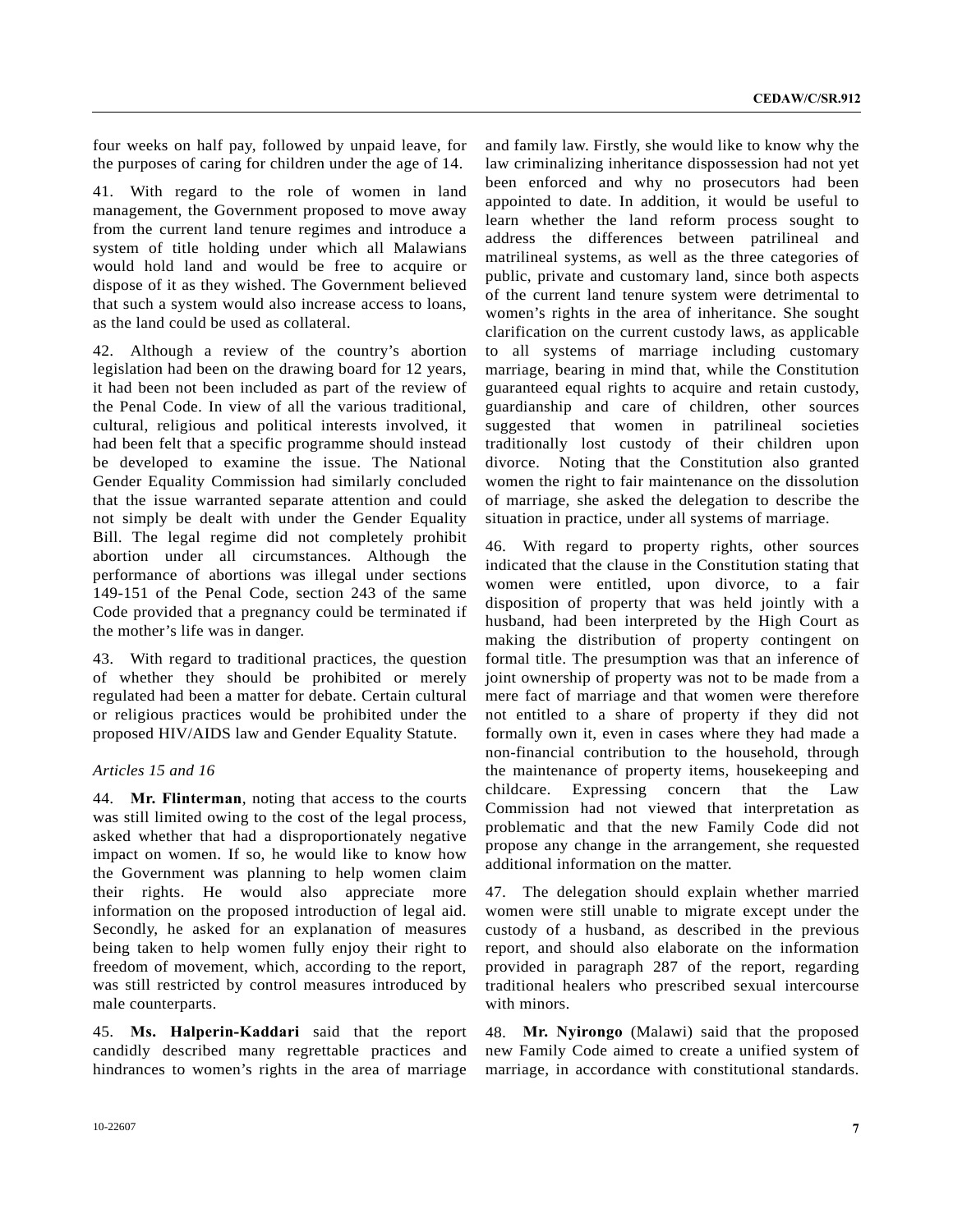Issues of custody, and all other consequences of marriage, would be governed by that system. Under it, the interests of the parties to the marriage would be paramount and the different traditional or religious formalities for entry into marriage would only determine the validity of that marriage and not confer rights and obligations on the parties.

49. With regard to property ownership, the Constitution was merely emphasizing that in cases where a husband and wife held property under joint ownership, that property would be fairly distributed upon dissolution of their marriage; it did not mean there were no other ways in which property would be distributed. Turning to the issue of land dispossession under the patrilineal or matrilineal system, it was important to clarify that, while, in a patrilineal society, women were dispossessed of land in the event of divorce or a spouse's death, men were in a similar position in a matrilineal society. By seeking to introduce a new system of law, the Government wanted to ensure that each person received the title to a piece of land, which he or she could then lease or dispose of in any manner.

50. **Ms. Kachale** (Malawi) said that the Office of the Director of Public Prosecutions had only just learned that some traditional healers were prescribing sexual intercourse with minors, so no comprehensive studies had been carried out. The Office considered that, as well as prosecuting the perpetrator, a short-term remedy for the problem might be to charge the traditional healer with procuring, or aiding and abetting the crime. No statistics were available on cases where traditional healers had been charged with such offences. Concerning property dispossession, some prosecutions had been brought, although no statistics could currently be provided.

51. On the issue of legal aid, there was room for improvement since many women were still unable to benefit from such resources. Nonetheless, considerable progress had been made, with the support of the European Union. Funding to the Legal Aid Department had substantially increased, and a recent campaign had sought to raise awareness of women's rights in the area of access to justice. There had initially been two legal aid offices in different cities, a third office had been opened in another region three years ago, and the Strategic Plan for 2009-2014 drawn up by the Minister of Justice envisaged opening such offices, as well as offices of the Administrator General's Department,

which administered intestate property, in 25 districts. The strategy was also to increase the recruitment of legal aid lawyers, since high staff turnover, owing to frequent dissatisfaction with salary levels, had recently led to a reduction in their number. Eight such lawyers currently worked in the south of the country, nine in the central region and three in the north.

52. With regard to the interpretation of women's property rights under the Constitution, the situation was challenging since some High Court judges had ruled that, in order to be able to claim a share in a property that was not in her or his name, a person must prove that he or she had made a financial contribution to the property, whereas another judge had ruled that the contribution did not need to be financial. The latter ruling had been reversed by an Act of Parliament, which could explain the current confusion among High Court judges over how to interpret the provisions of the Constitution. The Government might consider reviewing that decision in the future.

53. **Ms. Awori** requested more specific information on the wording of the Act of Parliament that had reversed that High Court decision. She asked whether the Malawi Rural Development Fund covered the whole country and, if not, how many women, or which regions, had benefited from it to date. She would like to hear more about measures being taken to enhance the Fund's operation.

54. **Ms. Halperin-Kaddari** said that she had not yet received a response to her questions about maintenance, child custody and women's right to migrate.

55. **Ms. Ara Begum** said that she disagreed with the comment that older women were less productive, which reflected a stereotyped attitude. Older women in Malawi often cared for children and HIV/AIDS patients, providing a vital and very productive service within society.

56. **Ms. Rasekh** said that she had not yet received a response to her question on the provision of psychosocial services for victims of domestic violence suffering from depression, post-traumatic stress disorder and other trauma-related issues. Specifically, it would be helpful to know what services were provided by the Government.

57. **Ms. Chikankheni** (Malawi) said that she accepted the point made about the productive services